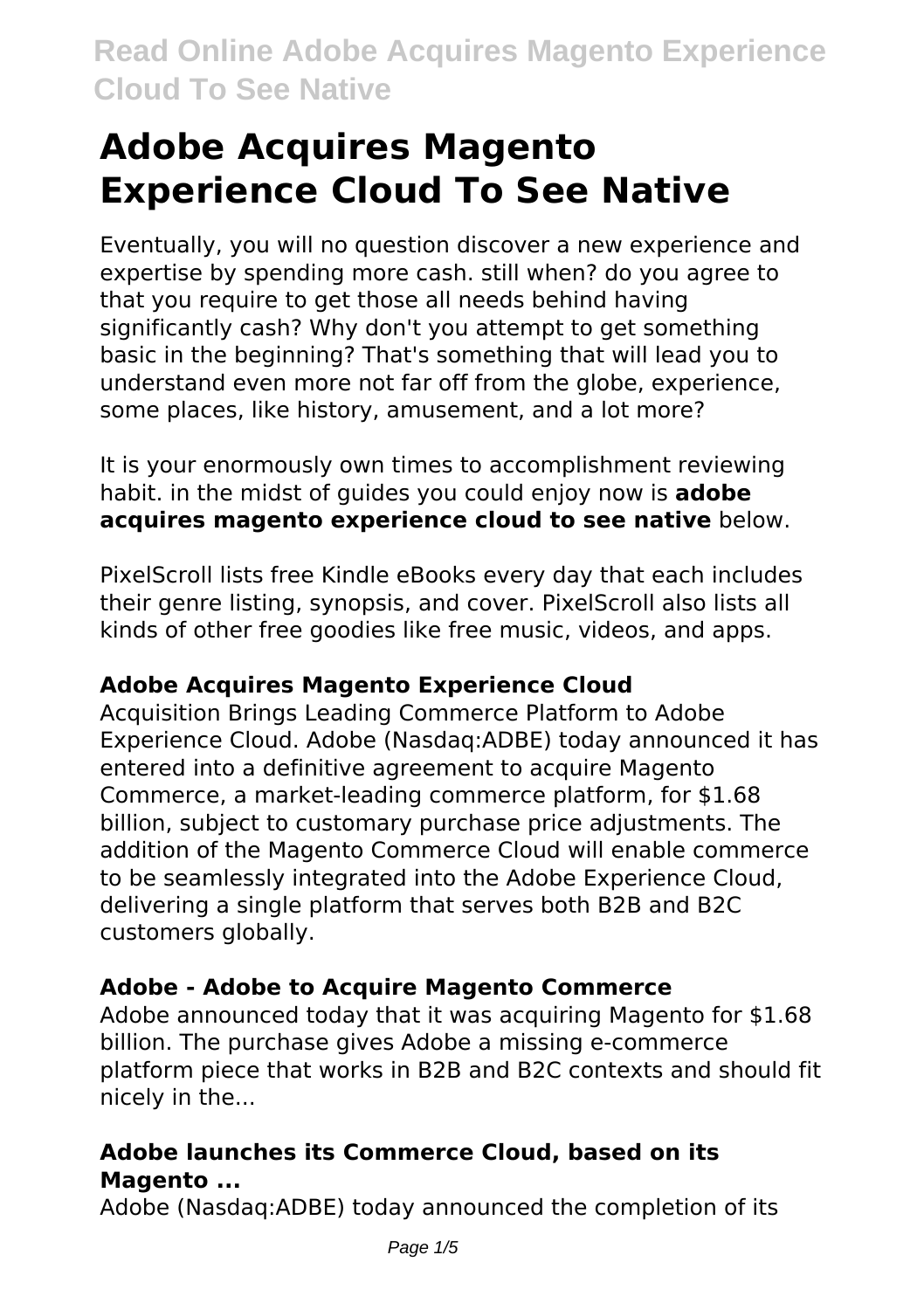acquisition of Magento Commerce, a market-leading commerce platform. The addition of the Magento Commerce Cloud to the Adobe Experience Cloud will deliver a single, end-to-end digital experience platform including content creation, marketing, advertising, analytics and commerce for B2B and B2C customers.

### **Adobe - Adobe Completes Acquisition of Magento Commerce**

Acquisition Brings Magento Commerce to Adobe Experience Cloud Krane May 3, 2019 May 6, 2019 Adobe Systems Inc. agreed to buy e-commerce company Magento, a market-leading commerce platform for \$1.68 billion.

## **Acquisition Brings Magento Commerce to Adobe Experience Cloud**

The Adobe acquisition of Magento will add the much-needed commerce element to the Creative to Campaign Adobe suite. Let's now introspect the positives of this Magento Acquisition by the Adobe: \* In the past, Adobe joined hands with many commerce platforms, but, still couldn't offer a tighter commerce platform as part of its Experience Cloud suite.

### **Adobe Acquires Magento: Experience Cloud Will Soon See ...**

Magento Commerce Cloud will continue to be available as an offering within Adobe Experience Cloud. With the acquisition now closed, Magento CEO Mark Lavelle will continue to lead the Magento team as part of Adobe's Digital Experience business, as a part of my team. I look forward to working with Mark to drive this business forward.

# **Adobe Completes Acquisition of Magento Commerce**

Combined with Adobe Experience Cloud, the Magento Commerce Cloud will bring digital commerce, order management and business intelligence to enable both B2B and B2C shopping experiences across the customer journey. Founded in 2008 in Los Angeles, California, the Magento Platform is built on proven, open source technology and has a vibrant community of more than 300,000 developers and pre-built extensions which include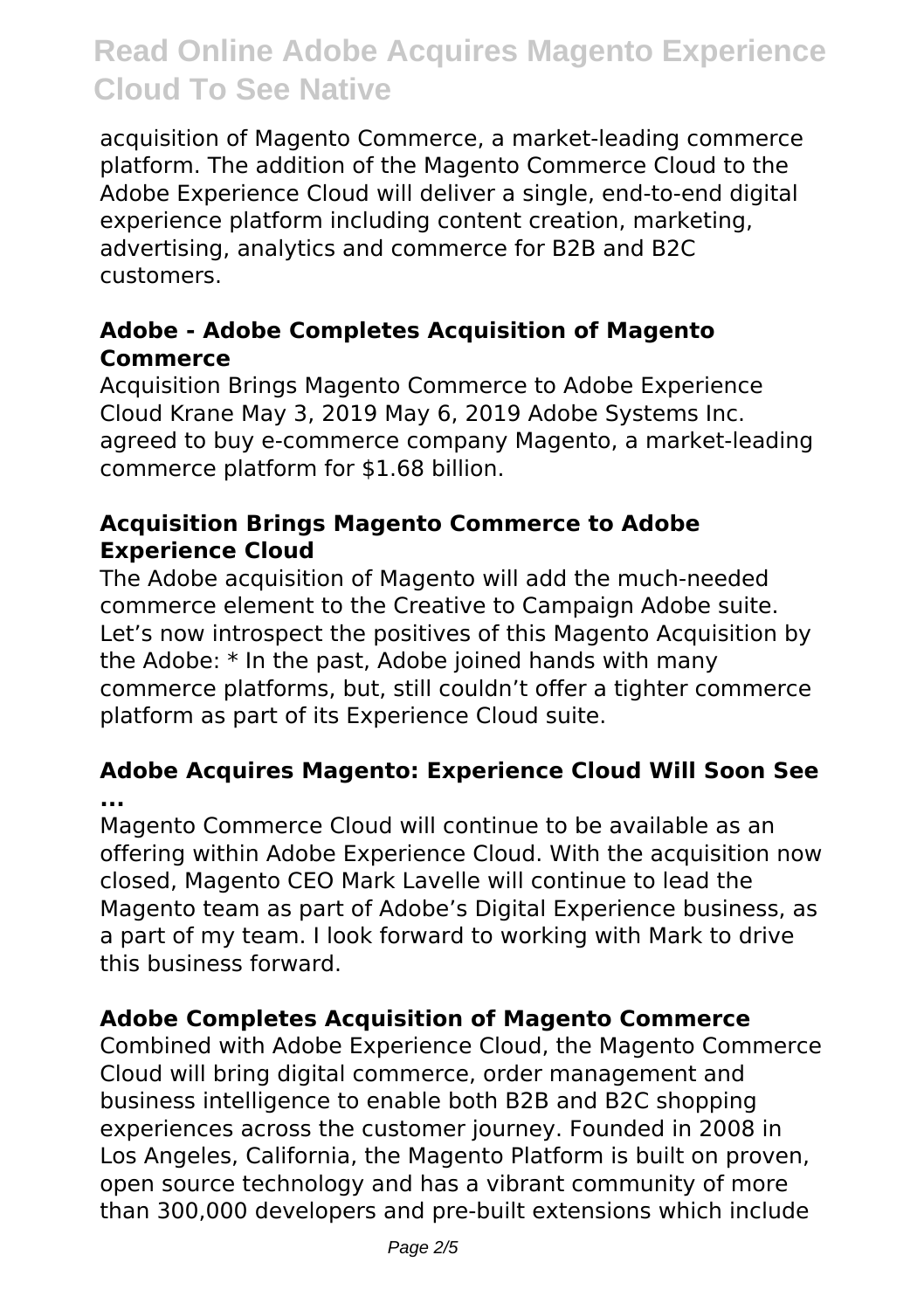payment, shipping, tax and logistics.

# **Adobe Brings Leading Commerce Platform Magento to ...**

On May 21, 2018, Adobe announced the acquisition of Magento for \$1.68 billion. The addition of the Magento Commerce will enable commerce features to be integrated into the Adobe Experience Cloud. In the same year, on September 20, 2018, Adobe acquired the marketing automation company Marketo. The acquisition is expected to close in Q4 2018.

### **Adobe Experience Cloud - Wikipedia**

Adobe corporate Adobe claims "the addition of the Magento Commerce Cloud will enable commerce to be seamlessly integrated into the Adobe Experience Cloud". Not just integrated, mind you, but "seamlessly" so. Because, after all, that has worked so well with the all the other products they have hobbled together in the past.

### **What Does Adobe Acquiring Magento Mean For..?**

I am excited to share some BIG news. Today, Adobe announced their intent to acquire Magento! This marks the next step in our journey to drive innovation across every facet of commerce. As Content + Commerce capabilities have become inextricably linked, commerce plays a more integral part of the consumer experience than ever before.

### **Adobe to Acquire Magento | Magento**

Use modern, drag-and-drop tools to quickly create site content without developer support. Check out Adobe Commerce Cloud, which pairs the flexibility of Magento Commerce with the enterprise tools of Adobe Experience Cloud. Read the 2020 Gartner Magic Quadrant for Digital Commerce report for a closer ...

### **Online Selling Platform | Magento Commerce - Adobe Inc.**

Adobe (Nasdaq:ADBE) has announced the completion of its acquisition of Magento Commerce, a market-leading commerce platform. The addition of the Magento Commerce Cloud to the Adobe Experience Cloud will deliver a single, end-to-end digital experience platform including content creation, marketing,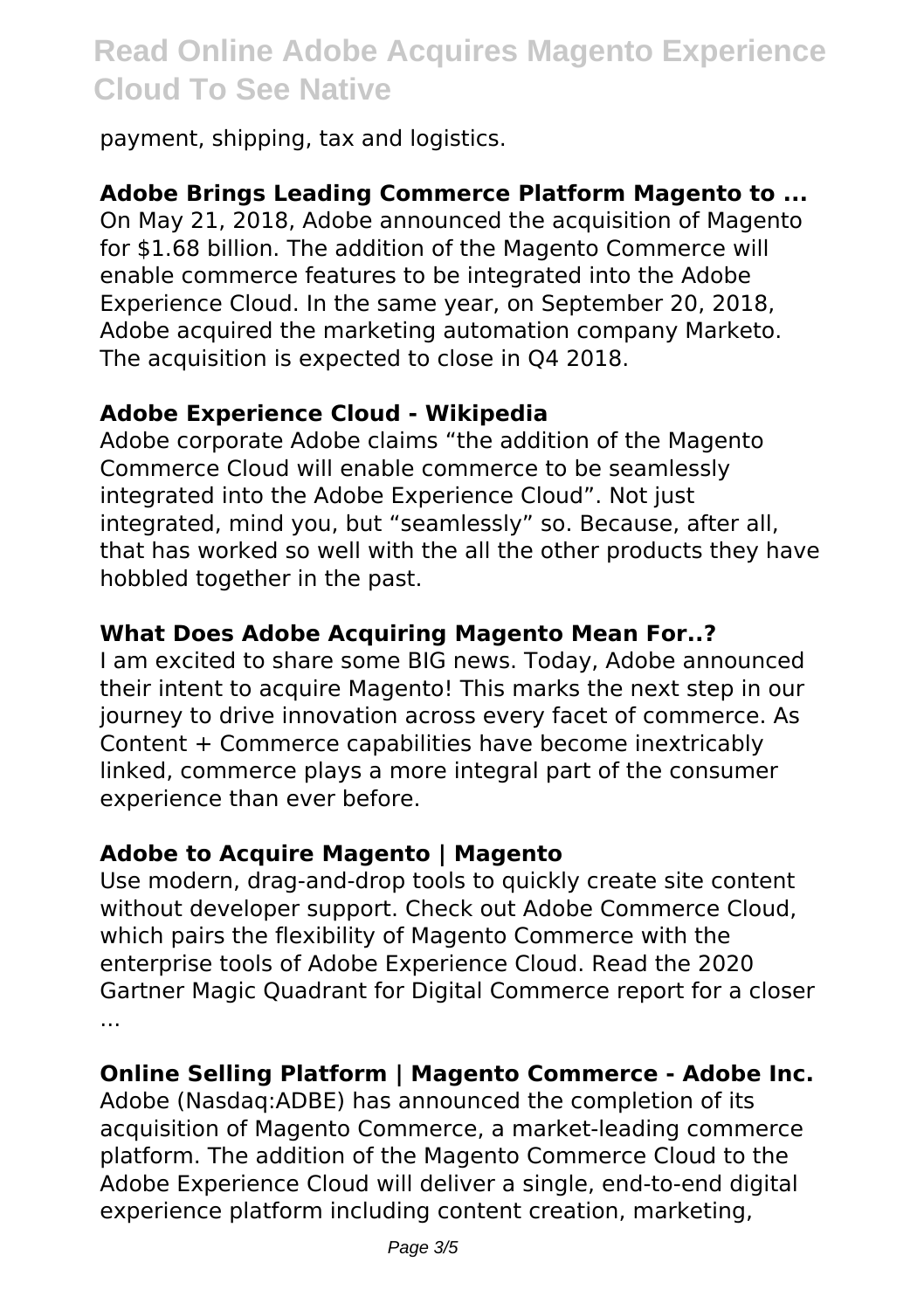advertising, analytics and commerce for B2B and B2C customers.

#### **Adobe Completes Acquisition of Magento Commerce**

SAN JOSE, Calif.-- (BUSINESS WIRE)--Adobe (Nasdaq:ADBE) today announced it has entered into a definitive agreement to acquire Magento Commerce, a market-leading commerce platform, for \$1.68...

### **Adobe to Acquire Magento Commerce | Business Wire**

Adobe Document Cloud With the inclusion of Magento, Adobe might have just found the missing piece to complete their Experience Cloud which currently offers analytics, advertising, and marketing tools. Adding Magento to this list of services can give it's competitors a run for their money. What Adobe's acquisition means for Magento?

#### **Adobe Acquires Magento: Everything There Is To Know**

The Magento Commerce Cloud—which includes digital commerce, order management and predictive intelligence—will enable Adobe to integrate commerce into its Experience Cloud to enhance B2B and B2C...

#### **Adobe Acquires Magento Commerce for \$1.7 Billion – Adweek**

The single platform brings together Adobe Experience Cloud, which manages over 233 trillion customer transactions a year, with Magento Commerce Cloud, which handles \$155 billion in online sales...

### **Adobe to Optimize Shopping Experience With Magento ...**

Adobe announced today that it was acquiring Magento for \$1.68 billion. The purchase gives Adobe a missing e-commerce platform piece that works in B2B and B2C contexts and should fit nicely in the...

### **Adobe to acquire Magento for \$1.68B – TechCrunch**

On May 21, 2018, Adobe announced it entered into a definitive agreement to acquire Magento Commerce, one of the leading global digital commerce platforms. By adding the Magento